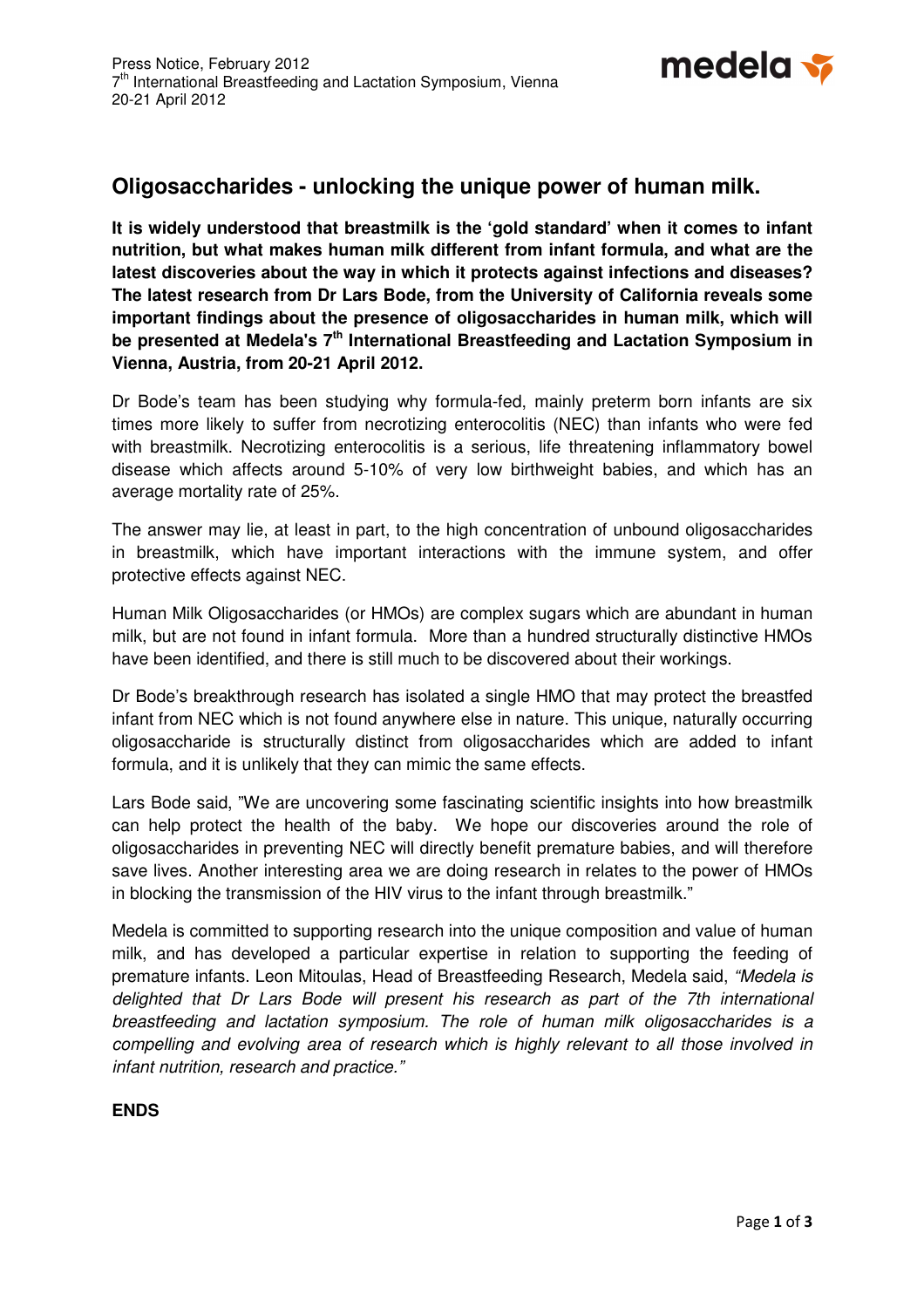

## **Note to Editors**

Medela's 7th International Breastfeeding and Lactation Symposium to be held in Vienna Austria (20-21 April 2012) will focus on the unique components of human milk, the value of human milk in NICU, as well as latest recommendations for research based practice. Dr Lars Bode will be joined by several international experts who will share their latest findings on a number of related topics including the presence of stem cells in human milk, the value of donor milk in NICU, and the interaction between medication and mother's milk. This annual event is attended by an international audience of paediatricians, neonatologists, midwives and lactation consultants, all of whom have a special interest in learning more about breastmilk composition.

This year, Medela is working to encourage greater participation from the science, research and technology community at large, aiming to create discussion and ties between lactation researchers and colleagues from other fields, as well as the press and other stakeholders.

### **Media Programme**

A specific media programme is being developed in parallel to the Symposium giving media the opportunity to meet and exchange views and information with international researchers.

A webcast will be organised for journalists on **Friday April 20th from 10:30 to 11:30 Vienna time (CET, Central European Time).** Registration for this webcast is by email (see below).

In addition, interviews can be organised before, during and after the symposium. Embargo restrictions may be applied. Speaker profiles and abstracts for the symposium can be found on the website:

http://www.medela.com/IW/en/breastfeeding/for-professionals/congress2012/speakers.html.

**For further information and registration, please visit www.Medela.com/congress and/or contact Veronika Studer Medela Communication Manager [Tel.: +41/ (0)41 / 769 54 37 | Email: Veronika.studer@medela.ch]** 

**@Medela**: Medela Twitter will be live before, during and after the event

#### **Symposium Programme**

http://www.medela.com/IW/en/breastfeeding/for-professionals/congress2012/programme.html

## **Friday April 20th**

#### **The Unique Components of Human Milk**

- The uniqueness of the components of human milk Professor Peter Hartmann (UWA)
- Oligosaccharides in human milk Dr. Lars Bode (University of California, San Diego)
- New discoveries in human milk (stem cells) Dr. Foteini Hassiotou (UWA)

## **Saturday April 21st**

## **Latest Recommendations for Research Based Practice**

- CMV and mothers' milk Professor Klaus Hamprecht (University of Tubingen)
- Breastfeeding patterns Dr. Jacqueline Kent (UWA)
- Medications and mothers' milk Dr. Tom Hale (Texas Tech University School of Medicine)